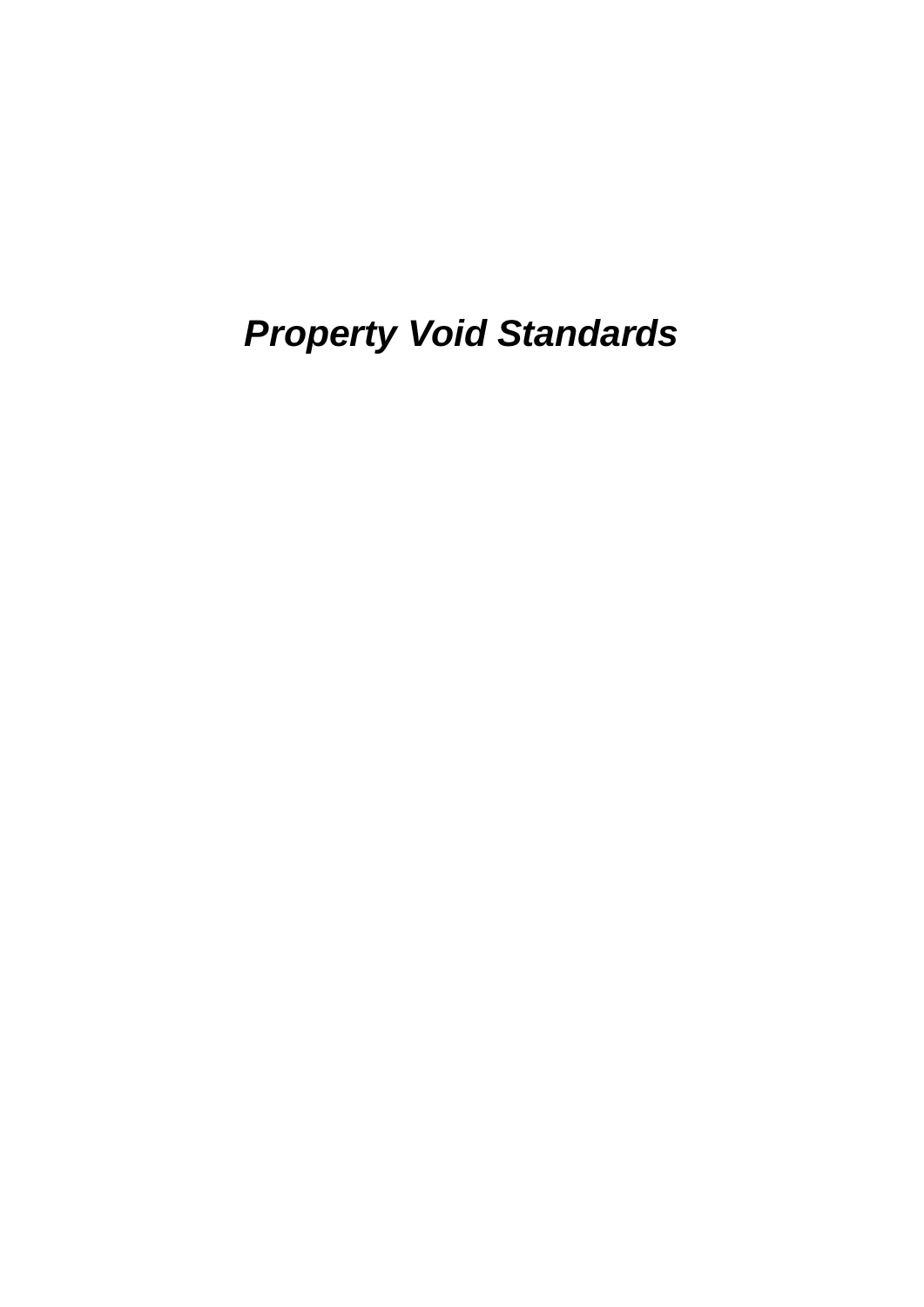# **Table of Contents**

| <b>Property Void Standards</b><br>Purpose and Scope | $\mathbf 1$<br>3 |
|-----------------------------------------------------|------------------|
| Livingroom                                          | 3                |
| Kitchen                                             | 3                |
| <b>Bathrooms</b>                                    | 3                |
| <b>Bedrooms</b>                                     | 3                |
| Front/Rear Doors                                    | 3                |
| <b>Services</b>                                     | $\overline{4}$   |
| External                                            | $\overline{4}$   |
| General                                             | $\overline{4}$   |
| <b>Operational Guidance for Void Inspections</b>    | $\overline{4}$   |
| Decoration                                          | $\overline{4}$   |
| Internal Fixtures and Fittings.                     | 4                |
| <b>Safety Checks</b>                                | $\overline{4}$   |
| Wind & Water Tight/Security                         | 5                |
| External.                                           | 5                |
| Furnishings.                                        | 5                |
| <b>Floor Coverings</b>                              | 5                |
| New Temporary Tenancy.                              | 5                |
| <b>Deviations</b>                                   | 5                |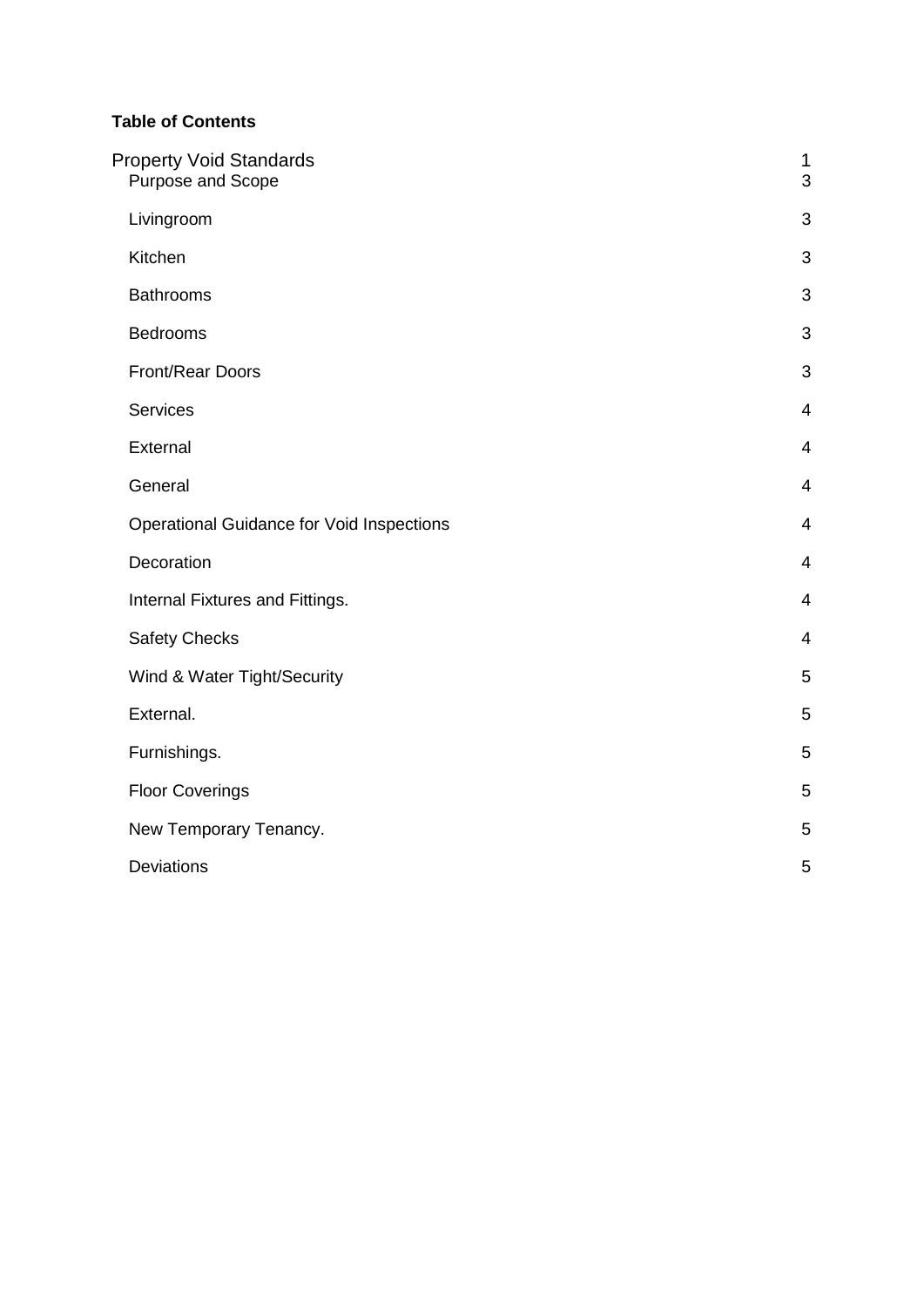## *Purpose and Scope*

This document defines the standards to be applied by Housing staff during Void inspections. Operational guidance is also included. Unless otherwise specified this standard applies to all void properties and is to be included in the Tenant Starter Pack.

#### *Livingroom*

- Decoration intact and clean.
- Floor coverings removed (Not Temporary Tenancies).
- Doors and Woodwork clean and operational.
- Windows clean and operational.
- Furnishings clean and in position (Temporary Tenancies only)

### *Kitchen*

- Decoration intact and clean.
- Kitchen Fitments clean and operational, white goods clean and acceptable for use and equipment in place per inventory(Temporary Tenancies)
- Doors and Woodwork clean and operational.
- Floors clean.
- Windows clean and operational.

### *Bathrooms*

- All sanitary ware clean and acceptable for use.
- Floors clean. Floor coverings in place (Temporary Tenancies only)
- Doors and Woodwork clean and operational.
- Windows clean and operational.
- Decoration intact and clean.

#### *Bedrooms*

- Decoration intact and clean.
- Floor coverings intact and clean (Temporary Tenancies only).
- Windows clean and operational.
- Doors and Woodwork clean and operational.
- Furnishings in place as per inventory (Temporary Tenancies only).

## *Front/Rear Doors*

• Locks Operational/Secure and all keys returned.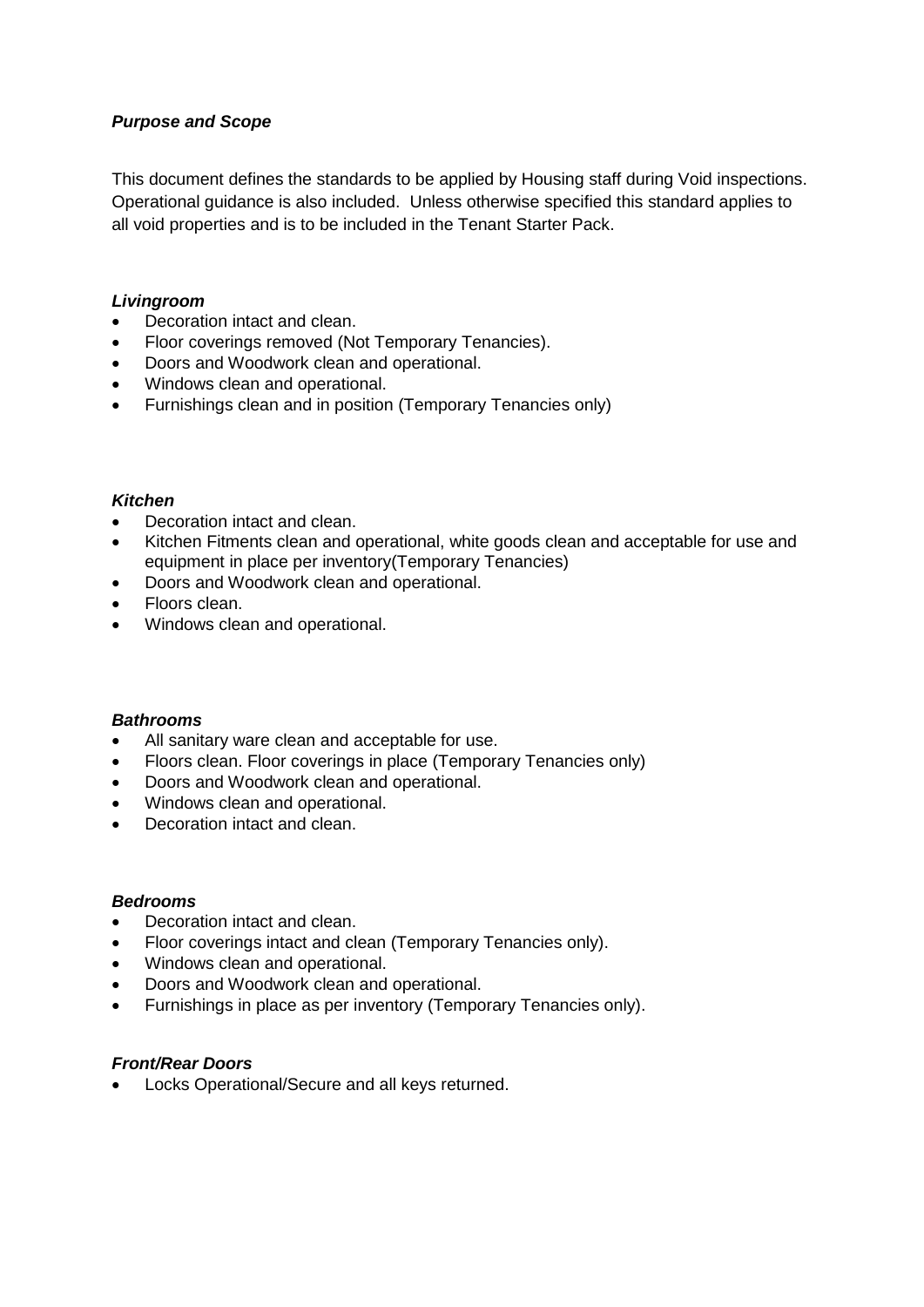## *Services*

- Gas and electric supplier details notified to West Lothian Council and outgoing tenants advised suppliers of leaving date and final meter readings.
- Drain Down of Water supplies information.
- Heating and Water services operational.

### *External*

- Garden Areas maintained and free of Rubbish.
- There should be no personal belongings or rubbish left from previous tenant. Inventory items only in Temporary Tenancies.

## *General*

These conditions will ensure that West Lothian Council new tenants will have accepted a property that is:

- Wind and Water Tight.
- Secure and safe.
- Habitable Condition.

### *Operational Guidance for Void Inspections*

When undertaking a Void inspection CBHO's must ensure all outgoing tenants have complied with the current Void Standard Procedures

### *Decoration*

- Decoration should be intact and clean, where decoration is found to be in poor condition decoration allowance should be issued (mainstream). Decoration work to be undertaken as necessary (Temporary Tenancies).
- Possible reduction in outgoing tenants decoration for new tenancy if Transfer applicant.
- Please note that any polystyrene tiles must be removed prior to re-let.

### *Internal Fixtures and Fittings.*

• All fitments should be clean and operational; this includes pass doors, windows, kitchen fitments, sanitary ware, flooring and woodwork.

### *Safety Checks*

- Gas and electric supplier details should be available and meter readings taken.
- Electrical Safety checks (Statutory obligation),
- Service of gas appliances ensuring copy of Landlord Certificate is left with incoming tenant (Statutory obligation).